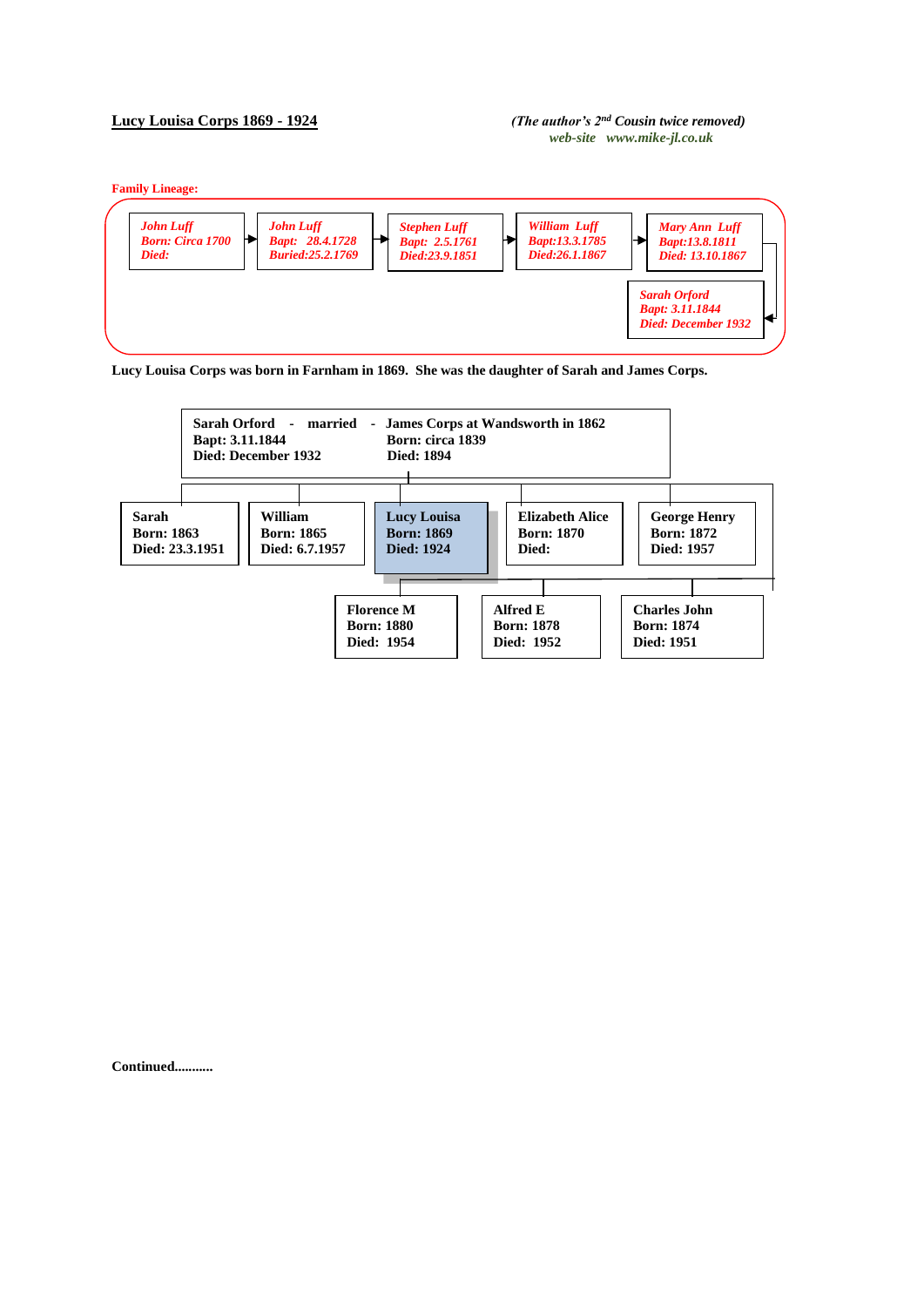| · Civil Parish [ca.Towanhip] of<br>Famham |                                                |                                                                                                                                                                                                                                                                                                                                                                                                                                                                               | City.or.<br>Municipal Horough of | Municipal Ward of-                                |                                  | Parliamentary Borough of |                                                 | Town of<br>Taruham | Village or Hamlet, &c., of             | Local Board, or (Impressment<br>Faruham. | <b>Ecclesiastical District of</b><br>V. lendear               |
|-------------------------------------------|------------------------------------------------|-------------------------------------------------------------------------------------------------------------------------------------------------------------------------------------------------------------------------------------------------------------------------------------------------------------------------------------------------------------------------------------------------------------------------------------------------------------------------------|----------------------------------|---------------------------------------------------|----------------------------------|--------------------------|-------------------------------------------------|--------------------|----------------------------------------|------------------------------------------|---------------------------------------------------------------|
| No. of<br>Schedule                        | ROAD, STREET, &c.,<br>and No. or NAME of HOUSE | <b>HOUSES</b><br>$\begin{array}{r} \text{HUDBS} \\ \text{In.}_1 \\ \text{In.}_2 \\ \text{In.}_3 \\ \text{In.}_4 \\ \text{In.}_5 \\ \text{In.}_5 \\ \text{In.}_6 \\ \text{In.}_7 \\ \text{In.}_8 \\ \text{In.}_7 \\ \text{In.}_8 \\ \text{In.}_8 \\ \text{In.}_8 \\ \text{In.}_9 \\ \text{In.}_9 \\ \text{In.}_9 \\ \text{In.}_9 \\ \text{In.}_9 \\ \text{In.}_9 \\ \text{In.}_9 \\ \text{In.}_9 \\ \text{In.}_9 \\ \text{In.}_9 \\ \text{In.}_9 \\ \text{In.}_9 \\ \text{In.$ |                                  | <b>NAME</b> and Surname of each<br>Person         | RELATION<br>to Head of<br>Family | DETON                    | $\frac{\text{AGE}}{\text{d}t}$<br>Males Feature |                    | <b>Rank, Profession, or OCCUPATION</b> | <b>WHERE BORN</b>                        | Whether Dumb<br>Blind<br>Hind<br>Imbecile or Idiot<br>Lunatio |
| 114                                       | EarlStrint                                     |                                                                                                                                                                                                                                                                                                                                                                                                                                                                               |                                  | Charles Orlean<br>Charles Orler                   | Wead<br>don                      | Trix.                    | 62<br>35                                        |                    | Beefmather<br>$\mathcal{P}$ e          | 1 Famban<br>mus<br>p.                    |                                                               |
|                                           |                                                |                                                                                                                                                                                                                                                                                                                                                                                                                                                                               |                                  | ducil<br>$\lambda$ rd                             | danch                            | there<br>mix             |                                                 |                    | Charlonaller                           | »                                        |                                                               |
|                                           |                                                |                                                                                                                                                                                                                                                                                                                                                                                                                                                                               |                                  | ortord                                            | daugh<br>andson                  | $\langle m \rangle$      |                                                 |                    | $^{o}$<br>$d\mathcal{D}$               | so.<br>po                                |                                                               |
| 1/3                                       | East Strait                                    |                                                                                                                                                                                                                                                                                                                                                                                                                                                                               |                                  |                                                   | Hear                             |                          |                                                 |                    | /Ker                                   | Sunset Elekad                            |                                                               |
|                                           |                                                |                                                                                                                                                                                                                                                                                                                                                                                                                                                                               |                                  | 7311<br>Halls.                                    | danch<br>Sen                     |                          | $\mathbf{x}$                                    |                    | elas<br>se                             | <u>Inny Famban</u><br>↛                  |                                                               |
|                                           |                                                |                                                                                                                                                                                                                                                                                                                                                                                                                                                                               |                                  | $_{\mathcal{A}\mathcal{A}\mathcal{B}\mathcal{B}}$ | Sen                              |                          | $\frac{4}{2}$<br>$\lambda$                      |                    |                                        | so<br>po-                                |                                                               |
| 116                                       | ast Sterel                                     |                                                                                                                                                                                                                                                                                                                                                                                                                                                                               | ı                                | 6.60                                              | Mad<br>Wife                      | $\rightarrow$ v          |                                                 |                    | Harners maker                          | مى.<br>۔                                 |                                                               |
|                                           |                                                |                                                                                                                                                                                                                                                                                                                                                                                                                                                                               |                                  | boyles<br>Ham I forpo                             | danch<br>stow                    |                          | b                                               |                    | Schelar<br>.90                         | so<br>↛                                  |                                                               |
|                                           |                                                |                                                                                                                                                                                                                                                                                                                                                                                                                                                                               |                                  | Jucela<br>$\sqrt{2}$                              | danch                            |                          | o<br>$\mathbf{z}^{\mathcal{J}}$                 |                    | s                                      | so                                       |                                                               |
|                                           | card Short                                     |                                                                                                                                                                                                                                                                                                                                                                                                                                                                               |                                  | Elisabetha<br>lorke<br>Vactional                  | Had                              | $\lambda$                |                                                 | Jailor             |                                        | $\mathcal{L}^{\omega}$<br>reland         |                                                               |
|                                           |                                                |                                                                                                                                                                                                                                                                                                                                                                                                                                                                               |                                  | Sectionar                                         |                                  |                          |                                                 |                    |                                        | <i>Faruhan</i><br>Inneed                 |                                                               |
| $18^{\circ}$                              | The Swan                                       |                                                                                                                                                                                                                                                                                                                                                                                                                                                                               |                                  | Hamp I acknow<br>L. matthews                      | Son<br>Head                      | m                        | $\overline{z}$<br>$\partial x$                  |                    | milkman buthcan                        | so<br>So                                 |                                                               |
|                                           | PN Load 41                                     |                                                                                                                                                                                                                                                                                                                                                                                                                                                                               |                                  | ann Matthews                                      | the                              | mar                      | 40                                              |                    |                                        | So<br>se                                 |                                                               |
|                                           |                                                |                                                                                                                                                                                                                                                                                                                                                                                                                                                                               |                                  | hidesick Hil Matthew<br>lohu<br>$\lambda$ dalla   | don<br>Son in law.               |                          | 6<br>21                                         | boach              | builder                                | Se                                       |                                                               |
|                                           |                                                |                                                                                                                                                                                                                                                                                                                                                                                                                                                                               |                                  | Cohn Spren                                        | edesi                            |                          | 48                                              |                    | so                                     | Do                                       |                                                               |
|                                           |                                                |                                                                                                                                                                                                                                                                                                                                                                                                                                                                               |                                  | David Barnstt.                                    | edeter                           |                          | $\sum_{i=1}^n$                                  |                    | experimencer.                          | Meddlier London                          |                                                               |
|                                           |                                                |                                                                                                                                                                                                                                                                                                                                                                                                                                                                               |                                  |                                                   |                                  |                          |                                                 |                    |                                        |                                          |                                                               |
|                                           |                                                |                                                                                                                                                                                                                                                                                                                                                                                                                                                                               |                                  |                                                   |                                  |                          |                                                 |                    |                                        |                                          |                                                               |

## **The 1871 Census shows Lucy Louisa, aged 3, living with her parents in East Street, Farnham**

| <b>Name</b>              | House           | <b>Position in</b> Condition Age/Sex |                 | <b>Profession</b>     | <b>Birth Place</b>     |
|--------------------------|-----------------|--------------------------------------|-----------------|-----------------------|------------------------|
| <b>James Corps</b>       | Head            | Married                              |                 | 32 Male Harness Maker | <b>Farnham, Surrey</b> |
| <b>Sarah Corps</b>       | Wife            | <b>Married</b>                       | 26 F/male       |                       | <b>Farnham, Surrey</b> |
| <b>Sarah Corps</b>       | <b>Daughter</b> |                                      | 8 F/male School |                       | <b>Farnham, Surrey</b> |
| <b>William J Corps</b>   | Son             |                                      | 6 Male          | School                | <b>Farnham, Surrey</b> |
| <b>Lucy L Corps</b>      | <b>Daughter</b> |                                      | 3 F/male        |                       | <b>Farnham, Surrey</b> |
| <b>Elizabeth A Corps</b> | <b>Daughter</b> |                                      | 1 F/male        |                       | <b>Farnham, Surrey</b> |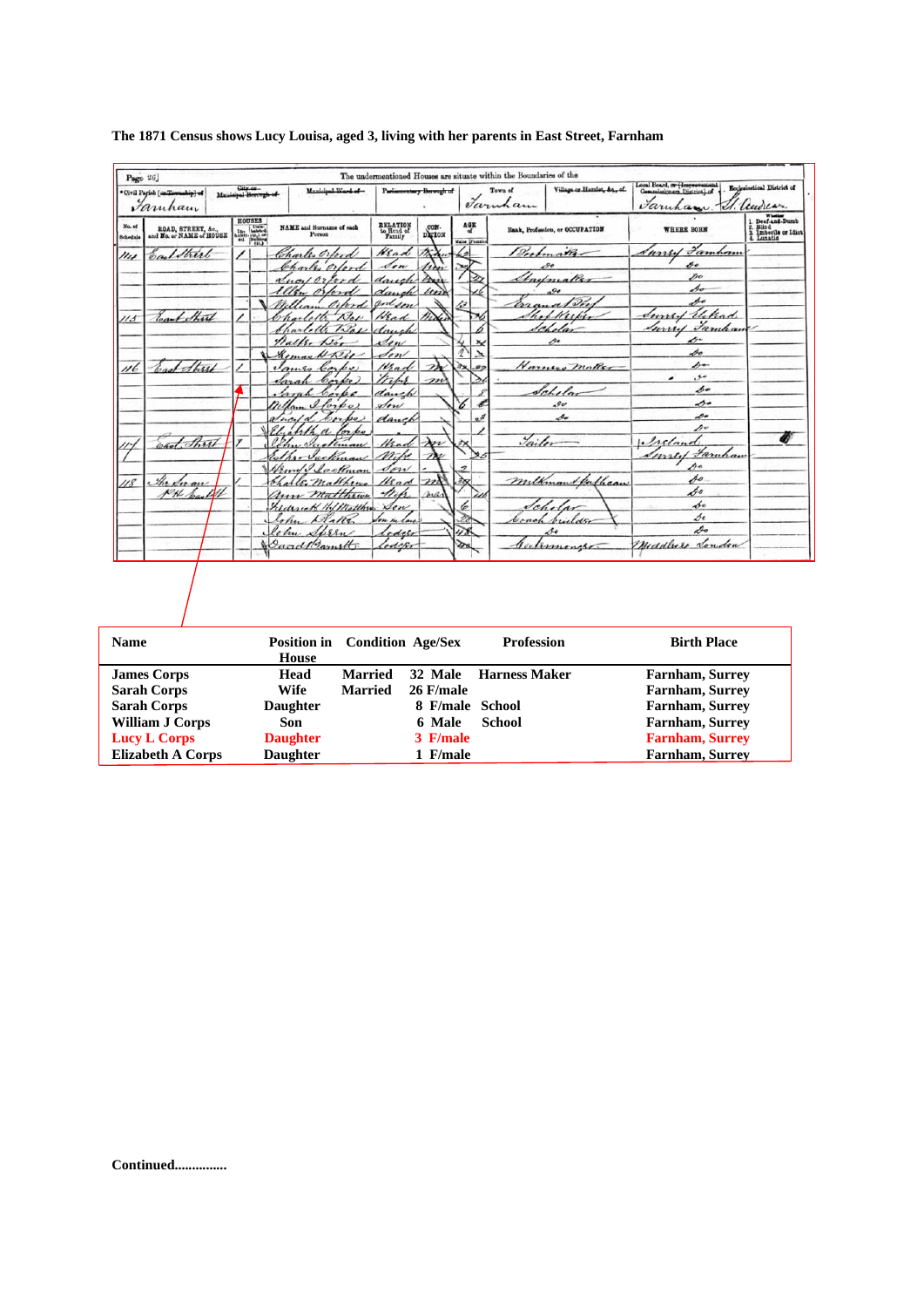| amham                                                           |   | City or Municipal Borough of<br><b>HOUSES</b>                                                                                                                                   | Municipal.Ward of                                   |                                                | Porlinmentary Borough of            |                                                     | entioned Houses are situate within the Boundaries of the<br>Town or Village of<br>Homilet of<br>Farnham | Urban Sanitary District of<br>arnel am |                                         | Rural Sanitary District of      | 38<br>[Page 5<br>Ecclesinstical Parish or<br>District of                                                                                                                  |
|-----------------------------------------------------------------|---|---------------------------------------------------------------------------------------------------------------------------------------------------------------------------------|-----------------------------------------------------|------------------------------------------------|-------------------------------------|-----------------------------------------------------|---------------------------------------------------------------------------------------------------------|----------------------------------------|-----------------------------------------|---------------------------------|---------------------------------------------------------------------------------------------------------------------------------------------------------------------------|
| ROAD, STREET, &c.,<br>and No. or NAME of HOUSE<br>11 cast Stras |   | $\begin{array}{c} \text{In-} & \text{Unin-} \\ \text{Ina bit:} & \text{in.} \\ \text{Ina bit:} & \text{in.} \\ \text{out} & \text{in.} \\ \text{in.} \\ \text{in.} \end{array}$ | NAME and Surname of cach<br>Person                  | <b>RELATION</b><br>to<br><b>Head of Family</b> | CON-<br>DITION<br>as to<br>Marriage | <b>AGE</b> last<br>Birthday<br>of<br>Males  Females |                                                                                                         | Rank, Profession, or OCCUPATION        |                                         | WHERE BORN                      | lud Ulle<br>$\begin{array}{l} \textbf{(1) } \textbf{Dead-and-Dumb} \\ \textbf{(2) } \textbf{Blind} \\ \textbf{(3) } \textbf{Imbeta} \\ \textbf{(4) Lunnatio} \end{array}$ |
|                                                                 |   |                                                                                                                                                                                 | Care am/Mason<br>ealler Mura.                       | Fraa<br>Son                                    | ludvio<br>umn                       | ЖY                                                  | zuelder                                                                                                 | reparator Choolna (sus<br>Clock        | Runi                                    | Jainhan                         |                                                                                                                                                                           |
| 110 Cast SI                                                     |   |                                                                                                                                                                                 | michia Edwards<br>Jable. E Linyte<br>andrew Crochs. | ekeee<br>Stoitor<br>yead                       |                                     | Ś1                                                  | Pass Achee Clerk                                                                                        | Domistic Secret/nuis                   | 501<br>ĸv<br>$\overline{\nu}$           | øo<br>ño<br>00                  | Same form B.                                                                                                                                                              |
|                                                                 |   |                                                                                                                                                                                 | Coniche anni 00<br>Indian 8. 80                     | unter<br>H                                     | nui<br>$x\infty$                    | رمی<br>$\frac{3}{2}$                                | Cholas                                                                                                  | Humber Hearner - 6 men. 2 bags         | 170<br>60                               | $\mathcal{O}O$ .<br>neuritu     | Salcally Br                                                                                                                                                               |
|                                                                 |   | beach it.                                                                                                                                                                       | Nerbal o<br>100<br>00.                              | den<br>for                                     |                                     |                                                     |                                                                                                         |                                        | DO<br>oe                                | Turnham                         |                                                                                                                                                                           |
| 109 bad 31.                                                     |   | Jarah                                                                                                                                                                           | Jarah a Banpler<br>James Coch<br>so.                | Lenaa<br>Fraas                                 | Kum<br>may                          |                                                     |                                                                                                         | enced termint<br>Farmer Maker          | $\mathbf{v}$<br>Hanks                   | $\partial o$ .<br>Bentley       |                                                                                                                                                                           |
|                                                                 |   |                                                                                                                                                                                 | Jarah a oo<br>William 9. Au                         | likt.<br>Oauchton<br>Job                       | $\pi$                               | 38<br>78                                            | Mess Maker                                                                                              |                                        | Jurrey<br>erv<br>$\mathcal{O}^{\sigma}$ | Fainhau<br>$\mathcal{L}$<br>10O |                                                                                                                                                                           |
|                                                                 |   | Lucy 1                                                                                                                                                                          | Do<br>Elizabeth a wo.                               | Oucef flore<br>ЮO                              | $\omega$                            | 46.<br>13                                           | Transes Maker<br>dehola                                                                                 |                                        | $\mathbf{v}$<br>00                      | hО<br>$\mathscr{L}$             |                                                                                                                                                                           |
|                                                                 |   | Curry N<br>Charles<br>alluus                                                                                                                                                    | po<br>$\Lambda$ <sub>1</sub>                        | $\forall c$ es<br>Jow                          |                                     | Ω                                                   | so<br>00<br>$^{oo}$                                                                                     |                                        | 670<br>650                              | mo<br>490                       |                                                                                                                                                                           |
| 108 bac/ Street                                                 |   |                                                                                                                                                                                 | oo<br>Horence ell . Do<br>Joseph Stepwood           | Soci<br>Weiel les<br>Treall                    |                                     | z<br>$\mathcal{U}_{\mathsf{m}}$                     |                                                                                                         |                                        | 190<br>470<br>470                       | 50<br>$\mathscr{A}$<br>$\ell^p$ |                                                                                                                                                                           |
|                                                                 |   |                                                                                                                                                                                 | Rosetto 1.00                                        | $\ell\alpha\beta$                              | Uw<br>Do.                           |                                                     | hormatico.                                                                                              |                                        | June                                    | llow<br>ree                     |                                                                                                                                                                           |
| Total of Houses                                                 | ۰ |                                                                                                                                                                                 |                                                     | Total of Males and Females                     |                                     |                                                     |                                                                                                         |                                        |                                         |                                 |                                                                                                                                                                           |

## **The 1881 Census shows Lucy living with her parents at 109, East Street, Farnham. Lucy was 13 and at school.**

| <b>Name</b>              | House           | <b>Position in</b> Condition Age/Sex |                  | <b>Profession</b>       | <b>Birth Place</b>     |
|--------------------------|-----------------|--------------------------------------|------------------|-------------------------|------------------------|
| <b>James Corps</b>       | Head            | <b>Married</b>                       | 41 Male          | <b>Harness Maker</b>    | <b>Farnham, Surrey</b> |
| <b>Sarah Corps</b>       | <b>Wife</b>     | <b>Married</b>                       | 38 F/male        |                         | <b>Farnham, Surrey</b> |
| <b>Sarah Corps</b>       | <b>Daughter</b> | <b>Single</b>                        |                  | 18 F/male Harness Maker | Farnham, Surrey        |
| <b>William J Corps</b>   | Son             | <b>Single</b>                        | 16 Male          | <b>Harness Maker</b>    | Farnham, Surrey        |
| Lucy L Corps             | <b>Daughter</b> |                                      | 13 F/male School |                         | <b>Farnham, Surrey</b> |
| <b>Elizabeth A Corps</b> | <b>Daughter</b> |                                      | 11 F/male School |                         | Farnham, Surrey        |
| <b>George H Corps</b>    | Son             |                                      | 8 Male           | School                  | <b>Farnham, Surrey</b> |
| <b>Charles J Corps</b>   | Son             |                                      | 6 Male           | <b>School</b>           | <b>Farnham, Surrey</b> |
| <b>Alfred E Corps</b>    | Son             |                                      | 3 Male           |                         | <b>Farnham, Surrey</b> |
| <b>Florence M Corps</b>  | <b>Daughter</b> |                                      | 11mths F/male    |                         | <b>Farnham, Surrey</b> |

**Continued...................**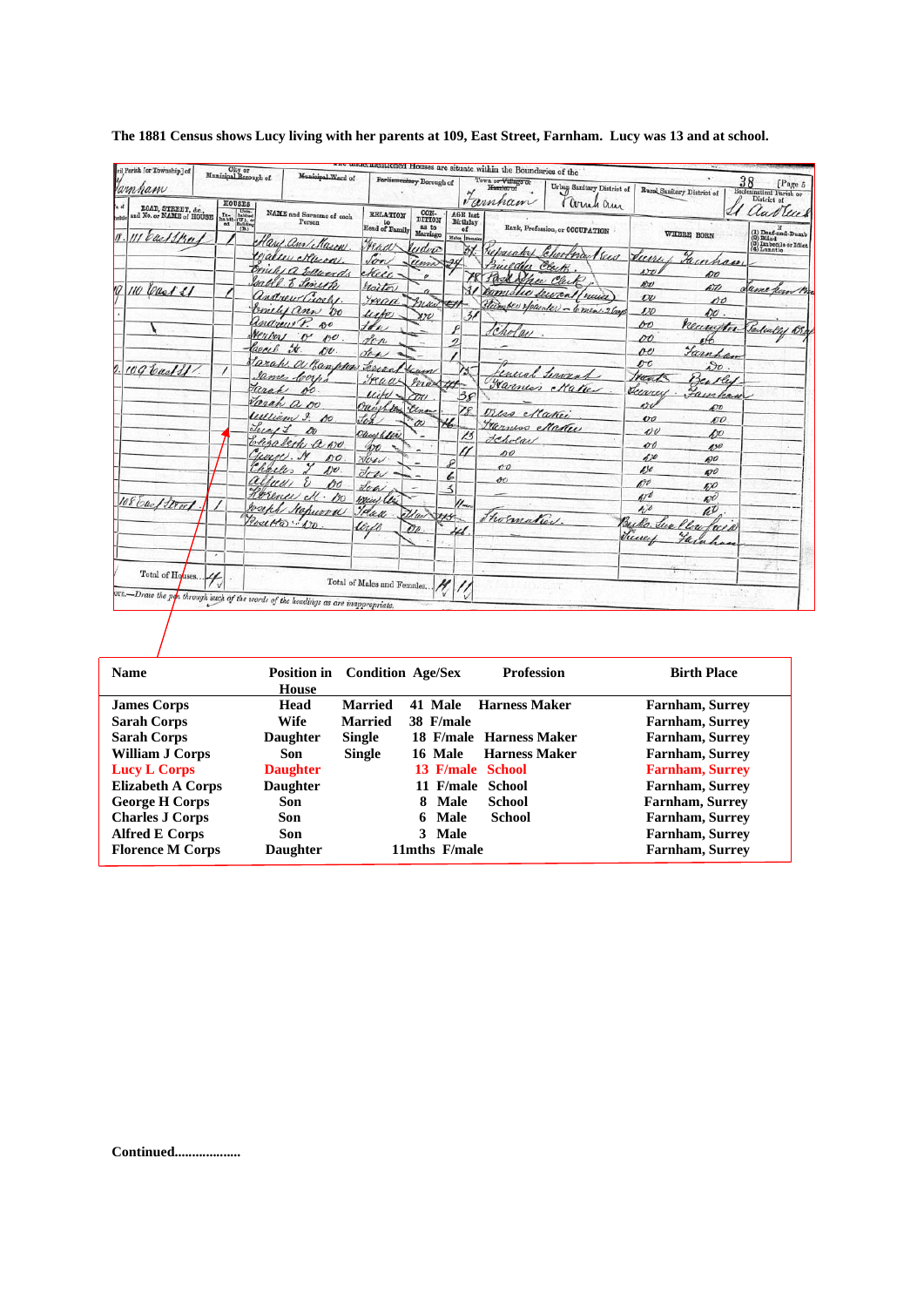| Municipal Borough<br>Civil Parish<br>· Jaddyson                                                               | Municipal Ward                                                          | Urban Sanitary District                                                                            | Town or Village or Hamlet          | <b>Rural Sanitary District</b> |         | Putingnatury Burnigh or Es         | Ecclesiastical Parish or                                           |
|---------------------------------------------------------------------------------------------------------------|-------------------------------------------------------------------------|----------------------------------------------------------------------------------------------------|------------------------------------|--------------------------------|---------|------------------------------------|--------------------------------------------------------------------|
| Cols. 1<br><b>HOUSES</b><br>E<br>ROAD, STREET, &c., and<br>BOAD, STREET, Ac., and West With the Way<br>No. of | <b>RELATION</b><br>NAME and Surname of<br>Head of Family<br>each Person | 10<br>CON-<br>DITION<br><b>AGE</b> last<br>Birthday<br>of<br>as to<br>Marriage<br><b>Males</b> (B) | <b>PROFESSION or OCCUPATION</b>    | $12 -$<br>Employed             | 13   14 | WHERE BORN                         | (1) Deaf-and-Dumb<br>(2) Biind<br>(3) Lunatie, Imbedie<br>or Idiot |
| $25$ JNaver<br>Joclesky.                                                                                      | William Bran Head<br>Wishe<br>temma<br>ч                                | $\sqrt{v}$                                                                                         | Couckluitaer                       | ≺                              |         | Swan (Cornwall)<br>Ferrey (Lordon) |                                                                    |
|                                                                                                               | Timm<br>have Hinson                                                     |                                                                                                    | Milliner (Respect                  |                                |         | wohohic                            |                                                                    |
| 126                                                                                                           | elia Stephenompora                                                      | J                                                                                                  | Tressmaker.                        | x                              |         | almoton<br>imaro                   |                                                                    |
|                                                                                                               | Charlotte Walker Nuce                                                   |                                                                                                    | $\epsilon$                         | $\overline{\mathsf{x}}$        |         | Jaadmoton                          |                                                                    |
|                                                                                                               | Costher Joplanon hover                                                  |                                                                                                    |                                    |                                |         |                                    |                                                                    |
| $\epsilon$<br>$\mathcal{L}$                                                                                   | Head<br>Core Edias                                                      |                                                                                                    | Tahoner Bookseller                 |                                |         | Nanglebone Varen Vordor            |                                                                    |
|                                                                                                               | hosa<br>$\mathcal{O}_{\bullet\bullet}$<br>mile                          |                                                                                                    |                                    |                                |         | wolfonesser                        |                                                                    |
|                                                                                                               | needred<br>for                                                          |                                                                                                    | Clerk (Vianus)                     |                                |         | Concredenta Mendon                 |                                                                    |
|                                                                                                               | Dar<br>Llian<br>Filere<br>$\overline{\phantom{a}}$<br>$\overline{u}$    |                                                                                                    | Iresponsible                       | $\times$                       |         | ٦.                                 | ٠                                                                  |
|                                                                                                               | Head No<br>Edward Hight                                                 |                                                                                                    | Cheesamoneer                       |                                |         | addington ( lordon                 |                                                                    |
| 77                                                                                                            | made<br>arah<br>$\overline{a}$                                          | $\sqrt{26}$                                                                                        |                                    |                                |         | Schine (Berko                      |                                                                    |
|                                                                                                               | law<br>askerine<br>$\tilde{\phantom{a}}$                                |                                                                                                    |                                    |                                |         | Jackdon how (London                |                                                                    |
|                                                                                                               | Ellen Pope                                                              |                                                                                                    | Tressmaker                         | ∨                              |         | Kensington                         |                                                                    |
| 196<br>136<br>131                                                                                             | lara & Roy.                                                             | ک                                                                                                  | Living on own means                |                                |         | Real<br>Kerr                       |                                                                    |
|                                                                                                               | lesse Jones                                                             |                                                                                                    | Cleaner of files plate of wind     |                                |         | Boblasto (Herto                    |                                                                    |
| 39<br>$\overline{1}$                                                                                          | James M. Awis.<br>Head                                                  | M <sub>o</sub>                                                                                     | Fishmonich                         |                                |         | Enfland                            |                                                                    |
|                                                                                                               | nate<br>Joursa M.                                                       | $\frac{2}{3}$                                                                                      |                                    |                                |         |                                    |                                                                    |
|                                                                                                               | lam<br>$7$ oze<br>۳                                                     |                                                                                                    | milliner Iress                     |                                |         |                                    |                                                                    |
|                                                                                                               | L<br>٠<br>ada                                                           |                                                                                                    |                                    |                                |         | Sanda                              |                                                                    |
|                                                                                                               | $\int_{\mathcal{W}}^{\mu}$<br>Emay<br>$\blacktriangleleft$              |                                                                                                    | Chool Factor                       |                                |         |                                    |                                                                    |
|                                                                                                               | $\blacksquare$<br>Kellichn                                              |                                                                                                    | Leholar<br>$\overline{\mathbf{r}}$ |                                |         | Orfland                            |                                                                    |
|                                                                                                               | Dair<br>Codith<br>u                                                     |                                                                                                    |                                    |                                |         |                                    |                                                                    |
|                                                                                                               | $\ddot{\phantom{0}}$<br>Enle<br>$\sim$                                  |                                                                                                    | Cachonis Help. Som                 |                                |         |                                    |                                                                    |
| 70a.                                                                                                          | auca Clechom Rel                                                        |                                                                                                    |                                    |                                |         | Namber2.                           |                                                                    |
| 133                                                                                                           | Besoie Paude stanfolder                                                 |                                                                                                    | relance Iress<br>Refiled Lady      |                                |         | Whatly about                       |                                                                    |
| 13H                                                                                                           | nans a Clarkson<br>Emma Osmon                                           |                                                                                                    | Iresomater                         |                                |         | Limitico (London)                  |                                                                    |
|                                                                                                               | Elizabeth Towny.                                                        |                                                                                                    | 丘                                  | $\times$                       |         | Benover Worcestershire             |                                                                    |
|                                                                                                               | any L. Corps.                                                           |                                                                                                    | $\underline{\mathcal{H}}$          | x                              |         | canhan Courey                      |                                                                    |
|                                                                                                               |                                                                         | $C\sqrt{c}$                                                                                        |                                    |                                |         |                                    |                                                                    |
|                                                                                                               |                                                                         |                                                                                                    |                                    |                                |         |                                    |                                                                    |
| Name                                                                                                          | <b>Position in</b> Condition Age/Sex                                    |                                                                                                    | <b>Profession</b>                  |                                |         | <b>Birth Place</b>                 |                                                                    |

**The 1891 Census shows Lucy lodging at 10a, Porchester Street, Paddington, London. Lucy was 23 and employed as a dressmaker. This area of Paddington seems to have been a center for a dressmaking industry.**

| <b>Name</b>               | House  | Position in Condition Age/Sex |                   | <b>Profession</b>    | <b>Birth Place</b>     |
|---------------------------|--------|-------------------------------|-------------------|----------------------|------------------------|
| <b>Bessie Vandersluis</b> | Lodger | Single                        | 35 F/male         | Millener             | Lambeth                |
| <b>Mary A Clarkson</b>    | Lodger | <b>Single</b>                 | 59 F/male Retired |                      | <b>Yorkshire</b>       |
| <b>Emma Osmon</b>         | Lodger | <b>Single</b>                 |                   | 24 F/male Dressmaker | Pimlico, London        |
| <b>Lucy L Corps</b>       | Lodger | <b>Single</b>                 |                   | 23 F/male Dressmaker | <b>Farnham, Surrey</b> |

**Lucy Louisa Corps married Edward Walter Smithers in Farnham in July 1896**



**Continued..............**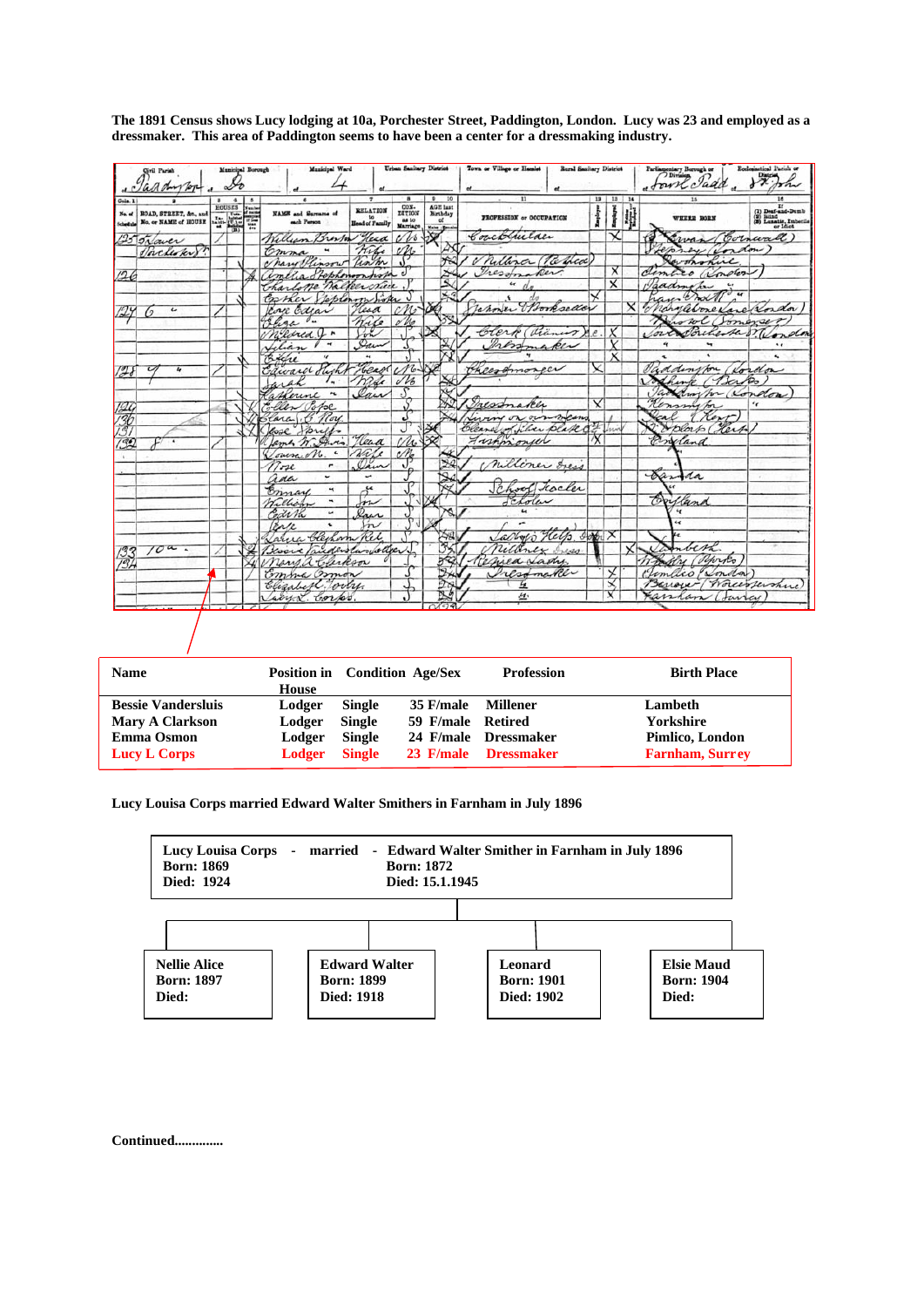|  |  |                                                       | The 1901 Census shows Lucy, now aged 33, and her family living at 255, St Johns Road, Walthamstow, Essex. Lucy's |  |  |
|--|--|-------------------------------------------------------|------------------------------------------------------------------------------------------------------------------|--|--|
|  |  | husband Edward Walter Smither was a plumber by trade. |                                                                                                                  |  |  |

| Civil Parish                                              | <b>Ecclesiantical Parish</b><br>of B. Drus Partof |  |  |  |                                            | Boundary Press District |                                         | of Urban District              |                                                                                                                                    |                   |                                                 |                                 |                                     | or South Nexton Multiaux                                                                 |                                                                   |                                                                             |
|-----------------------------------------------------------|---------------------------------------------------|--|--|--|--------------------------------------------|-------------------------|-----------------------------------------|--------------------------------|------------------------------------------------------------------------------------------------------------------------------------|-------------------|-------------------------------------------------|---------------------------------|-------------------------------------|------------------------------------------------------------------------------------------|-------------------------------------------------------------------|-----------------------------------------------------------------------------|
| orbalthamston                                             |                                                   |  |  |  |                                            |                         |                                         |                                |                                                                                                                                    |                   |                                                 |                                 | īΖ                                  |                                                                                          |                                                                   |                                                                             |
| <b>ROAD, STREET, &amp;c., and</b><br>No. or NAME of HOUSE | HOUSES<br>击₩                                      |  |  |  | Name and Surname of<br>each Person         |                         | RELATION<br>to Head<br>of Family        | 10                             | $\overline{\mathbf{u}}$<br>$\begin{array}{c}\n\textbf{Age last} \\ \textbf{Birthday} \\ \textbf{of}\n\end{array}$<br>Males / Fomal |                   |                                                 | <b>PROFESSION OR OCCUPATION</b> | Employer,<br>Worker,<br>Own account | $\begin{array}{c}\n\text{If} \\ \text{Working} \\ \text{at} \\ \text{Home}\n\end{array}$ | <b>WHERE BORN</b>                                                 | (1) Deaf and Dumb<br>(3) Blind<br>(3) Lunatic<br>(4) Imbedie, feeble-minded |
| 225 S. Blue R<br>170227'                                  |                                                   |  |  |  | Minime Egay<br>William Wareham             |                         | Head<br>Heag                            | Jid                            | 23                                                                                                                                 | 51                | $\int d\mathbf{x} \cdot \mathbf{X}$<br>Braklaga |                                 | bus account<br>Worker               | athome                                                                                   | Rinkland<br>nidon<br>Haffordoline                                 |                                                                             |
|                                                           |                                                   |  |  |  | anni<br>$\int_{\alpha} \rho_{\alpha}$<br>ى | ᠇                       | Wic<br>Tale                             | y                              |                                                                                                                                    | 22<br>2,          |                                                 |                                 |                                     |                                                                                          | Essay Walthamston                                                 |                                                                             |
|                                                           |                                                   |  |  |  | Willia<br>Jrank                            |                         | $S_{0}$<br>Basher                       | \$<br><b>SEC</b>               | 21                                                                                                                                 |                   | $C_{\text{max}}$                                | Brickhyer<br>Gapertiancer       | Unkn<br>Man account                 |                                                                                          | Northornhere<br>Rent                                              |                                                                             |
| 171251                                                    |                                                   |  |  |  | William<br>Jank                            | bhabura                 | Head<br>Wile<br>$B_{\text{min}}$ - Car  | $\mathbb{R}$<br>S              | $2 - 6$<br>$\overline{19}$                                                                                                         | 28                | Bricklayer apprentice                           |                                 | Worker                              |                                                                                          | Marcate<br>Goudhuret<br>$\widetilde{\mathbb{T}}$<br>$\mathcal{F}$ |                                                                             |
|                                                           |                                                   |  |  |  | 8 Minue                                    | & Mausful               | $S - \omega - \alpha \omega$<br>Boarder | 5<br>$\frac{5}{9}$             | 18                                                                                                                                 | II                | Dicklayer Labourer                              |                                 | Worker                              |                                                                                          | hasen<br>Matchine                                                 |                                                                             |
| 72253                                                     |                                                   |  |  |  | Frederick<br>Mary/au                       | Wright                  | Head<br>tilede                          | $\frac{91}{5}$                 | 36                                                                                                                                 | 31                | Britchday er                                    |                                 |                                     |                                                                                          | <i>mairied</i><br>6-Lukes<br>Indon<br>Bow                         |                                                                             |
| 73255                                                     |                                                   |  |  |  | Edward W Smither                           |                         | Da K<br>Head<br>Wile                    | In<br>'n                       | 30 <sup>1</sup>                                                                                                                    | $\mathsf{Y}$      |                                                 | Phymber                         | Worker                              |                                                                                          | Not Farmydow<br>Surrey Familian                                   | Asoniet                                                                     |
|                                                           |                                                   |  |  |  | clum<br>nelli<br>Edward                    | $\mathbb{R}^{\circ}$    | Dahir<br>CSon                           | S<br>S                         | $\mathbf{r}$                                                                                                                       | $\frac{33}{3}$    |                                                 |                                 |                                     |                                                                                          | Nante Faraborough<br>Expert Walthamston                           |                                                                             |
|                                                           |                                                   |  |  |  | Leonard                                    |                         | $\sqrt{2}$                              | $\cdot$ s                      | 3ha                                                                                                                                |                   |                                                 |                                 |                                     |                                                                                          |                                                                   |                                                                             |
| 174 28. \$ Jerme R                                        |                                                   |  |  |  | 4 Mara B. Edwards                          |                         | Head                                    | wa<br>$\mathcal{S}$            |                                                                                                                                    | 3b                |                                                 |                                 |                                     |                                                                                          | Herto East Badner<br>Essex Walthamston                            |                                                                             |
| 17528                                                     |                                                   |  |  |  | Telara E<br>Doris<br>John anderson         |                         | Daw<br>Jam<br>Head                      | $\overline{\mathcal{S}}$<br>Í. | 33                                                                                                                                 | $\frac{2}{10.16}$ | Musuce apents                                   |                                 | Worker                              |                                                                                          | Sterry blajcham                                                   | tribon                                                                      |
|                                                           |                                                   |  |  |  | John                                       |                         | Wife<br>Sal                             | in<br>S                        | 4                                                                                                                                  | 2b                |                                                 |                                 |                                     |                                                                                          | Syntyakud-Maturalyed Bodish Suljest                               |                                                                             |
| 17630                                                     |                                                   |  |  |  | Susannel Jalbut                            |                         | Head                                    | $\mathcal{S}$<br>$\mathcal{S}$ |                                                                                                                                    | $\frac{3}{40}$    | Evril                                           | neaus<br>on our                 |                                     |                                                                                          | Northampton live Dando<br>٩t                                      |                                                                             |
|                                                           |                                                   |  |  |  | Mary M.                                    | ᠊᠊ᡛ                     | Siter                                   | S.                             |                                                                                                                                    | 42                |                                                 |                                 |                                     |                                                                                          |                                                                   |                                                                             |
|                                                           |                                                   |  |  |  |                                            |                         |                                         |                                |                                                                                                                                    |                   |                                                 |                                 |                                     |                                                                                          |                                                                   |                                                                             |
| <b>Name</b>                                               |                                                   |  |  |  | <b>Position in</b>                         |                         | <b>Condition Age/Sex</b>                |                                |                                                                                                                                    |                   |                                                 | <b>Profession</b>               |                                     |                                                                                          | <b>Birth Place</b>                                                |                                                                             |
| <b>Edward W Smither</b>                                   |                                                   |  |  |  | <b>House</b><br>Head                       | <b>Married</b>          |                                         |                                | 30 Male                                                                                                                            |                   | <b>Plumber</b>                                  |                                 |                                     |                                                                                          | Farringdon                                                        |                                                                             |
| <b>Lucy L Smither</b>                                     |                                                   |  |  |  | <b>Wife</b>                                | <b>Married</b>          |                                         |                                | 33 F/male                                                                                                                          |                   |                                                 |                                 |                                     |                                                                                          | <b>Farnham, Surrey</b>                                            |                                                                             |
| <b>Nellie Smither</b>                                     |                                                   |  |  |  | <b>Daughter</b>                            |                         |                                         |                                | 3 F/male                                                                                                                           |                   |                                                 |                                 |                                     |                                                                                          | <b>Farnborough, Hants</b>                                         |                                                                             |
| <b>Edward Smither</b>                                     |                                                   |  |  |  | Son                                        |                         |                                         |                                | 2 Male                                                                                                                             |                   |                                                 |                                 |                                     |                                                                                          | <b>Walthamstow</b> , Essex                                        |                                                                             |
| <b>Leonard Smither</b>                                    |                                                   |  |  |  | Son                                        |                         |                                         |                                | 3mths Male                                                                                                                         |                   |                                                 |                                 |                                     |                                                                                          | <b>Walthamstow</b> , Essex                                        |                                                                             |